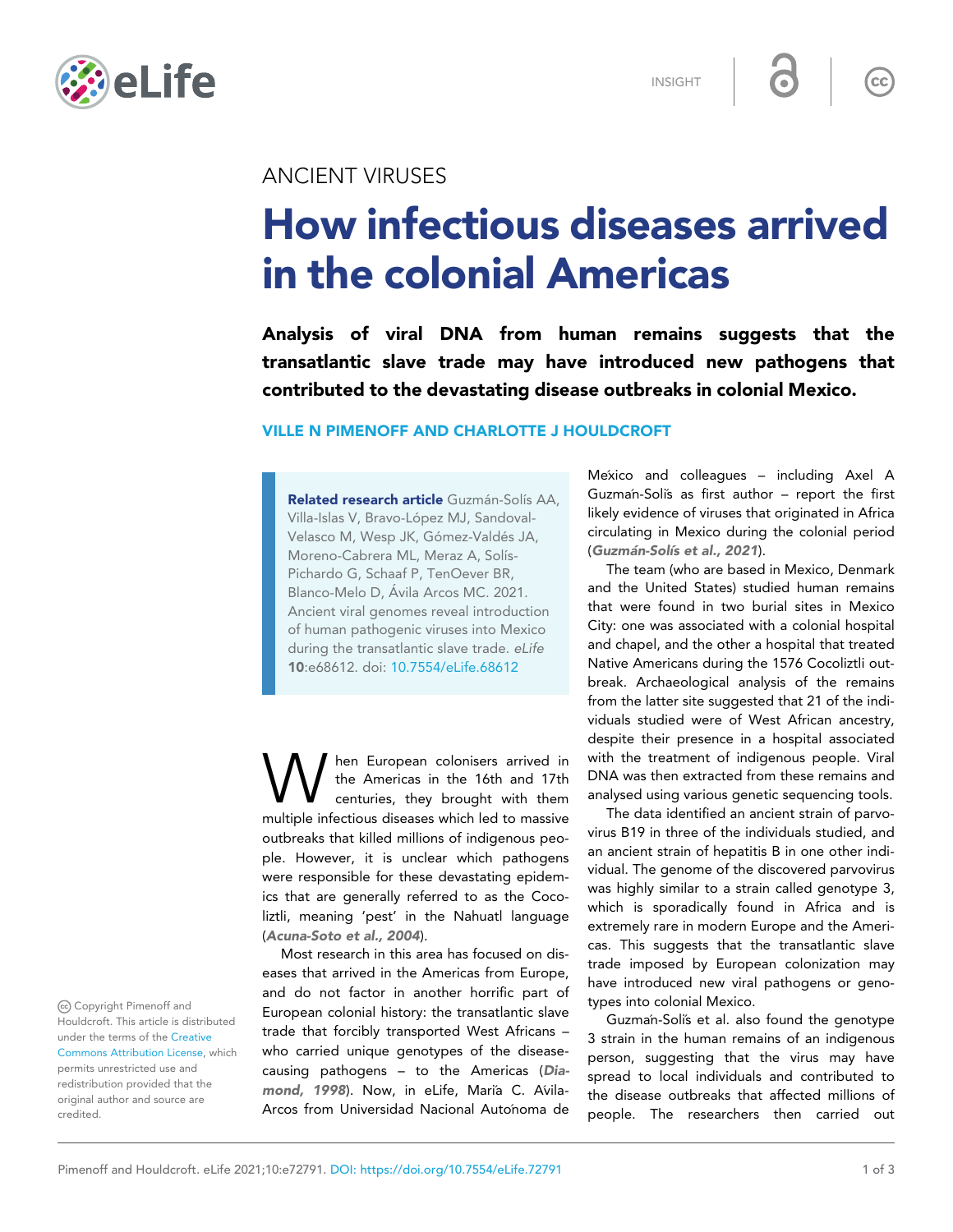<span id="page-1-0"></span>

Figure 1. The evolution of parvovirus B19. In modern society, there are three main genotypes of parvovirus B19: genotype 1 (GT1), the most predominant strain around the world; genotype 2 (GT2) which is more commonly found in Europe; and genotype 3 (GT3) which has been sporadically observed worldwide, including in Ghana, Brazil and India ([Jain et al., 2015](#page-2-0); [Freitas et al., 2008](#page-2-0); [Candotti et al., 2004](#page-2-0)). Previous studies have shown that the three genotypes likely emerged in human populations around five thousand years before present day (BP) from a common ancestor that arose ten thousand years ago. This divergence happened before the arrival of Columbus in the Americas (dashed line) and therefore pre-dates the European colonisation of the Americas and subsequent transatlantic slave trade.

Image credit: Ville N Pimenoff (based on data from Mühlemann et al., 2018).

genealogical DNA testing of the four individuals to study whether being infected with a specific pathogen genotype was associated with their genetic ancestry. These data helps build on a previous study revealing how different viral genotypes are distributed among modern Native Americans with African ancestry related to European colonial history ([Lopera et al., 2014](#page-2-0)).

Although the study provides an important glimpse into the existence of these ancient viral strains in the colonial Americas, there are some limitations. First, the historical global distribution of the genotypes discovered is still largely unknown. Second, the conclusions are based on pathogens isolated from only four individuals, although it is common for these kinds of studies to have small amounts of genetic data due to limited number of samples.

Nevertheless, a global dataset with more genotype 3 sequences needs to be retrieved and analysed to confirm or refute the hypothesis that B19 genotype 3 was first brought to the Americas by enslaved Africans during the transatlantic slave trade. Indeed, a previous study found this strain of B19 in the remains of North European soldiers from the Second World War ([Toppinen et al., 2015](#page-2-0)), and the genotype has also been observed in India ([Jain et al., 2015](#page-2-0)) and the Brazilian Amazon ([Freitas et al., 2008](#page-2-0)). Lastly, very few viral strains of African origin have been isolated from modern or ancient remains of African individuals, which will be needed to fully understand the genetic history and genotype distribution of these human infecting pathogens (Figure 1).

Previous studies have found other ancient pathogens in the human remains of individuals who were alive during the colonial period in Mexico, some of whom were buried in a manner associated with an epidemic event. The work by Guzman-Soli's et al. suggests that parvovirus B19 can be added to this growing list of microbes, which includes the viruses and bacteria responsible for the skin disease yaws, hepatitis B, syphilis, salmonella and paratyphoid fever ([Barquera et al., 2020](#page-2-0); [Schuenemann et al.,](#page-2-0) [2018](#page-2-0); Vågene et al., 2018). The study also provides historical evidence of viruses being transmitted between geographically distant human populations, which likely led to the emergence of related infectious diseases in populations that were previously naïve to the pathogen.

Ville N Pimenoff is in the Department of Laboratory Medicine, Karolinska Institutet, Stockholm, Sweden, and the Department of Cultures, University of Helsinki, Helsinki, Finland and Faculty of Medicine, University of Oulu, Oulu, Finland

<https://orcid.org/0000-0002-0813-7031>

Charlotte J Houldcroft is from the Cambridge Institute of Therapeutic Immunology and Infectious Disease, Department of Medicine, University of Cambridge School of Clinical Medicine, Cambridge, United Kingdom

ch504@cam.ac.uk

<https://orcid.org/0000-0002-1833-5285>

Competing interests: The authors declare that no competing interests exist. Published 09 September 2021

#### References

Acuna-Soto R, Stahle DW, Therrell MD, Griffin RD, Cleaveland MK. 2004. When half of the population died: the epidemic of hemorrhagic fevers of 1576 in